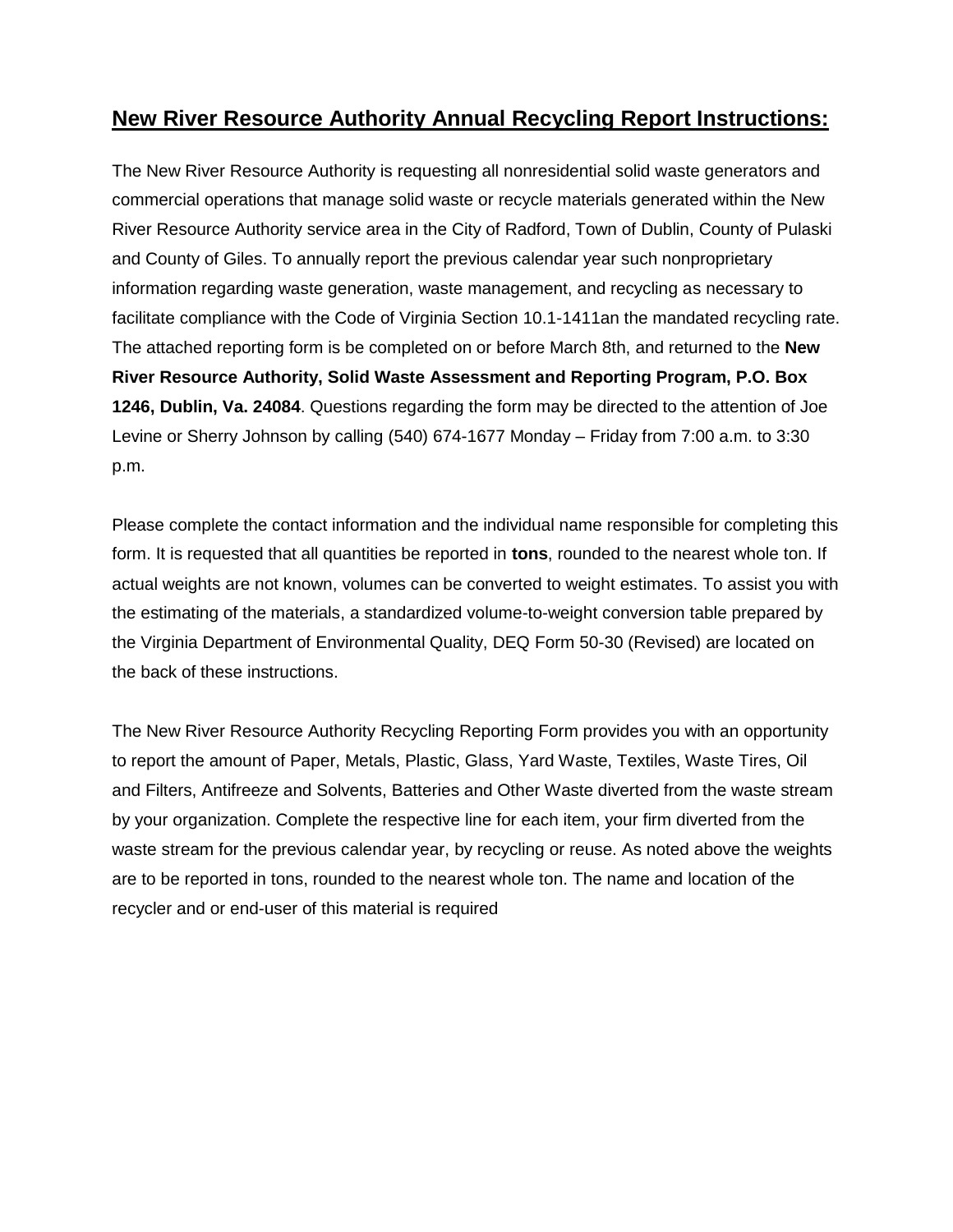# **Volume to Weight Conversion Information Provided by VDEQ**

### **DEQ Form 50-30 (Revised)**

| <b>Material</b>                  | <b>Volume</b>        | <b>Weight in Pounds</b>                      |
|----------------------------------|----------------------|----------------------------------------------|
| <b>Metal</b>                     |                      |                                              |
| Aluminum Cans, Whole             | One cubic yard       | 50-74                                        |
| Aluminum Cans, Flattened         | One cubic yard       | 250                                          |
| Aluminum Cans                    | One full grocery bag | 1.5                                          |
| Ferrous Cans, Whole              | One cubic yard       | 150                                          |
| Ferrous Cans, Flattened          | One cubic yard       | 850                                          |
| <b>Automobile Bodies</b>         | One vehicle          | 2,000                                        |
| Paper                            |                      |                                              |
| Newsprint, Loose                 | One cubic yard       | 360-800                                      |
| Newsprint, Compacted             | One cubic yard       | 720-1,000                                    |
| Newsprint                        | 12" stack            | 35                                           |
| Corrugated Cardboard, Loose      | One cubic yard       | 75-100                                       |
| Corrugated Cardboard, Baled      | One cubic yard       | 1,000-2,000                                  |
| <b>Plastic</b>                   |                      |                                              |
| PETE, Whole, Loose               | One cubic yard       | 30-40                                        |
| PETE, Whole, Loose               | Gaylord              | $40 - 53$                                    |
| PETE, Whole, Baled               | 30" x 62"            | 500                                          |
| Film, Baled                      | 30" x 42" x 48"      | 1,100                                        |
| Film, Baled                      | Semi-Load            | 44,000                                       |
| Film, Loose                      | Standard grocery bag | 15                                           |
| HDPE (Dairy Only), Whole, Loose  | One cubic yard       | 24                                           |
| HDPE (Dairy Only), Baled         | 32" x 60"            | 400-500                                      |
| HDPE (Mixed), Baled              | 32" x 60"            | 900                                          |
| Mixed PET & Dairy, Whole, Loose  | One cubic yard       | 32                                           |
| Mixed PET, Dairy & Other Rigid   | One cubic yard       | 38                                           |
| (Whole, Loose)                   |                      |                                              |
| Mixed Rigid, No Film             | One cubic yard       | 49                                           |
| <b>Glass</b>                     |                      |                                              |
| Glass, Whole Bottles             | One cubic yard       | 600-1,000                                    |
| Glass, Semi-Crushed              | One cubic yard       | 1,000-1,800                                  |
| Glass, Crushed (Mechanically)    | One cubic yard       | 800-2,700                                    |
| Glass, Whole Bottles             | One full grocery bag | 16                                           |
| Glass, Uncrushed to Manually     | 55 gallon drum       | 125-500                                      |
| <b>Broken</b>                    |                      |                                              |
| <b>Arboreal</b>                  |                      |                                              |
| Leaves, Uncompacted              | One cubic yard       | 200-250                                      |
| Leaves, Compacted                | One cubic yard       | 300-450                                      |
| Leaves, Vacuumed                 | One cubic yard       | 350                                          |
| <b>Wood Chips</b>                | One cubic yard       | 500                                          |
| <b>Grass Clippings</b>           | One cubic yard       | 400-1,500                                    |
| <b>Other</b>                     |                      |                                              |
| <b>Battery (Heavy Equipment)</b> | One                  | 60                                           |
| Battery (Auto)                   | One                  | 35.9                                         |
| <b>Used Motor Oil</b>            | One gallon           | 7.4                                          |
| Used Oil Filters (Uncrushed)     | 55 gallon drum       | 66 Lbs./Used Oil +<br>110 Lbs./Ferrous Metal |
| Used Oil Filters (Crushed)       | 55 gallon drum       | $16.5$ Lbs./Used Oil +                       |
|                                  |                      | 368 Lbs./Ferrous Metal                       |
| Tire - Passenger Car             | One                  | 20                                           |
| Tire - Truck, Light              | One                  | 35                                           |
| Tire - Semi                      | One                  | 105                                          |
| Antifreeze                       | One gallon           | 8.42                                         |
| Food Waste, Solid & Liquid Fats  | 55 gallon drum       | 412                                          |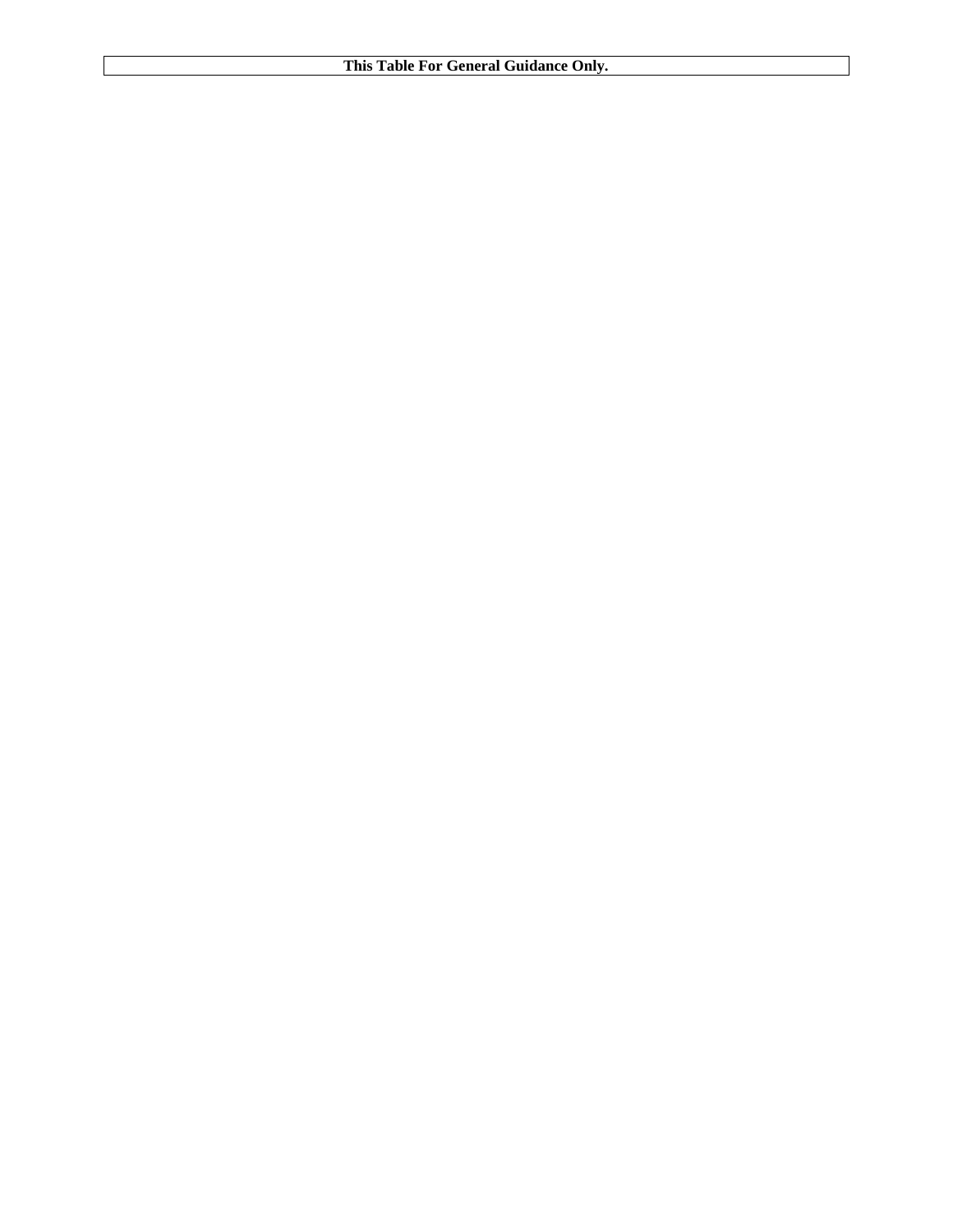### **New River Resource Authority Recycling Report for 2018 calendar year**  Contact Information

| Reporting Business: Network and Separation and Separation and Separation and Separation and Separation and Separation and Separation and Separation and Separation and Separation and Separation and Separation and Separation |                               |          |     |  |  |
|--------------------------------------------------------------------------------------------------------------------------------------------------------------------------------------------------------------------------------|-------------------------------|----------|-----|--|--|
|                                                                                                                                                                                                                                |                               |          |     |  |  |
|                                                                                                                                                                                                                                |                               |          |     |  |  |
|                                                                                                                                                                                                                                | Street / P.O. Box Town / City | State    | Zip |  |  |
| Phone #: $(\_\_)$ _____________                                                                                                                                                                                                |                               | Fax #: ( |     |  |  |
|                                                                                                                                                                                                                                |                               |          |     |  |  |
|                                                                                                                                                                                                                                |                               |          |     |  |  |
|                                                                                                                                                                                                                                |                               |          |     |  |  |

#### **For information on completing this section of the form, refer to the fact sheet provided. Quantities must be expressed in Tons.**

|                                                     | (Tons)<br>Quantity | <b>Source</b><br><b>Reduction</b> | <b>How Quantity</b><br><b>Was</b>   | <b>Destination of Material (Name and</b><br><b>Location of Recycler or End- User</b> |  |  |  |
|-----------------------------------------------------|--------------------|-----------------------------------|-------------------------------------|--------------------------------------------------------------------------------------|--|--|--|
| <b>Material</b>                                     | <b>Recycled</b>    | Quantity                          | <b>Determined</b>                   | Market)                                                                              |  |  |  |
| <b>SINGLE STREAM</b>                                |                    |                                   |                                     |                                                                                      |  |  |  |
| Newspaper, Mixed                                    |                    |                                   |                                     |                                                                                      |  |  |  |
| Paper                                               |                    |                                   |                                     |                                                                                      |  |  |  |
| Cardboard                                           |                    |                                   |                                     |                                                                                      |  |  |  |
| <b>METALS</b>                                       |                    |                                   |                                     |                                                                                      |  |  |  |
| Ferrous                                             |                    |                                   |                                     |                                                                                      |  |  |  |
| (includes white                                     |                    |                                   |                                     |                                                                                      |  |  |  |
| goods)                                              |                    |                                   |                                     |                                                                                      |  |  |  |
| Nonferrous &<br>(aluminum cans)                     |                    |                                   |                                     |                                                                                      |  |  |  |
| <b>Auto Bodies</b>                                  |                    |                                   |                                     |                                                                                      |  |  |  |
| <b>Plastic</b>                                      |                    |                                   |                                     |                                                                                      |  |  |  |
| Plastic                                             |                    |                                   |                                     |                                                                                      |  |  |  |
|                                                     |                    |                                   | <b>Glass</b>                        |                                                                                      |  |  |  |
| Glass                                               |                    |                                   |                                     |                                                                                      |  |  |  |
|                                                     |                    |                                   | <b>Yard Waste</b>                   |                                                                                      |  |  |  |
| <b>Brush</b>                                        |                    |                                   |                                     |                                                                                      |  |  |  |
| Leaves & Grass                                      |                    |                                   |                                     |                                                                                      |  |  |  |
| Wood                                                |                    |                                   |                                     |                                                                                      |  |  |  |
|                                                     |                    |                                   | <b>Textiles</b>                     |                                                                                      |  |  |  |
| <b>Textiles</b>                                     |                    |                                   |                                     |                                                                                      |  |  |  |
|                                                     |                    |                                   | <b>Waste Tires</b>                  |                                                                                      |  |  |  |
| <b>Tires</b>                                        |                    |                                   |                                     |                                                                                      |  |  |  |
|                                                     |                    |                                   | <b>Oil and Filters</b>              |                                                                                      |  |  |  |
| <b>Used Oil</b>                                     |                    |                                   |                                     |                                                                                      |  |  |  |
| <b>Used Filters</b>                                 |                    |                                   |                                     |                                                                                      |  |  |  |
| <b>Antifreeze and Solvents</b>                      |                    |                                   |                                     |                                                                                      |  |  |  |
| Antifreeze                                          |                    |                                   |                                     |                                                                                      |  |  |  |
| Solvents                                            |                    |                                   |                                     |                                                                                      |  |  |  |
| <b>Batteries</b>                                    |                    |                                   |                                     |                                                                                      |  |  |  |
| <b>Batteries</b>                                    |                    |                                   |                                     |                                                                                      |  |  |  |
|                                                     |                    |                                   | <b>Other Waste (Please Specify)</b> |                                                                                      |  |  |  |
|                                                     |                    |                                   |                                     |                                                                                      |  |  |  |
|                                                     |                    |                                   |                                     |                                                                                      |  |  |  |
|                                                     |                    |                                   |                                     |                                                                                      |  |  |  |
| <b>Total Material Recycled (in tons)</b>            |                    |                                   |                                     |                                                                                      |  |  |  |
| Total Eliminated through Source Reduction (in tons) |                    |                                   |                                     |                                                                                      |  |  |  |

Return completed form by March 8th to: New River Solid Waste Assessment Program, P.O. Box 1246 Dublin, Virginia 24084 If you have questions, contact Sherry Johnson at (540) 674-1677

.